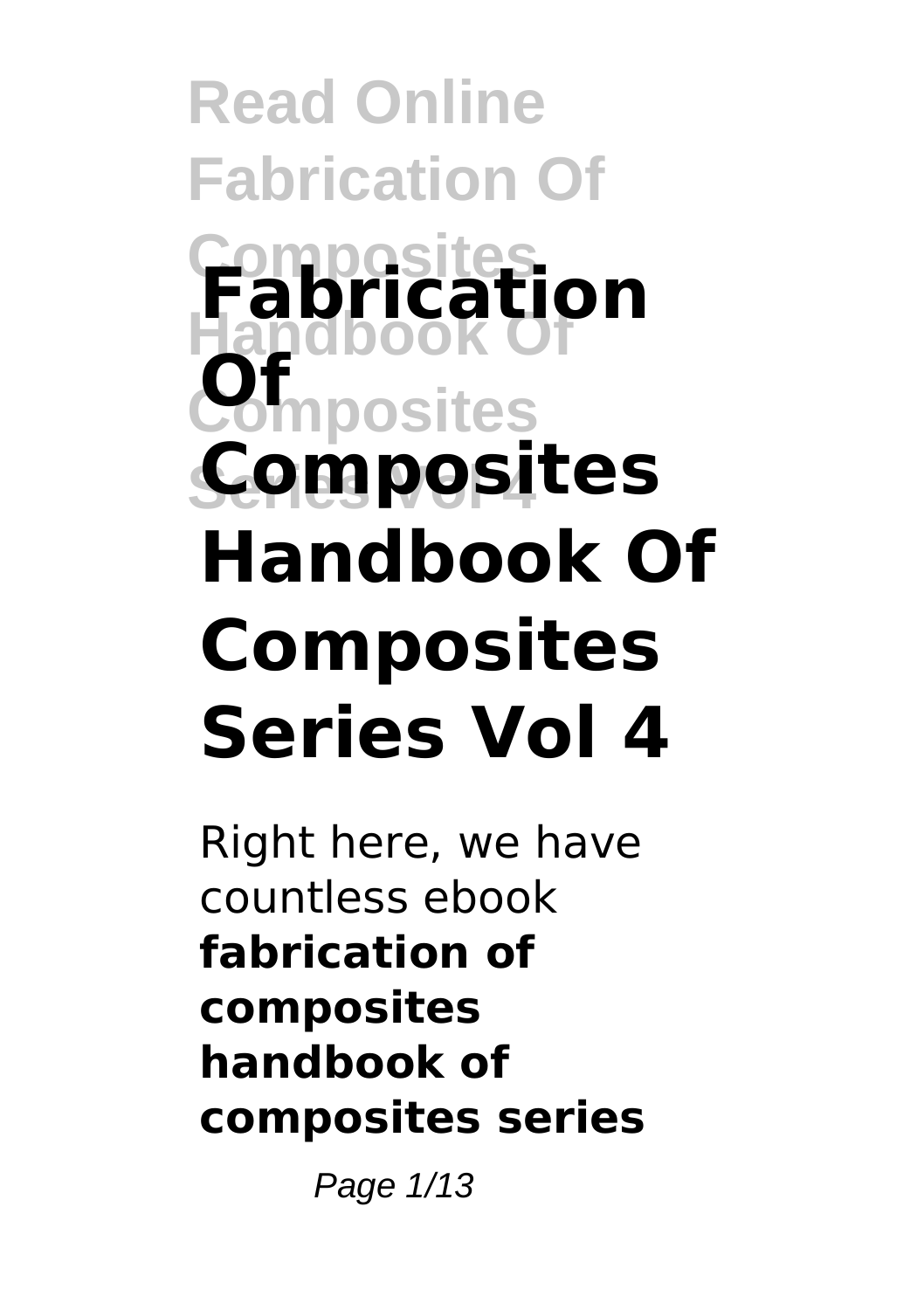**Read Online Fabrication Of Vol<sup>4</sup>** and collections to check out. WeOf additionally manage<br>pay for variant types and with type of the additionally manage to books to browse. The conventional book, fiction, history, novel, scientific research, as capably as various new sorts of books are readily clear here.

As this fabrication of composites handbook of composites series vol 4, it ends stirring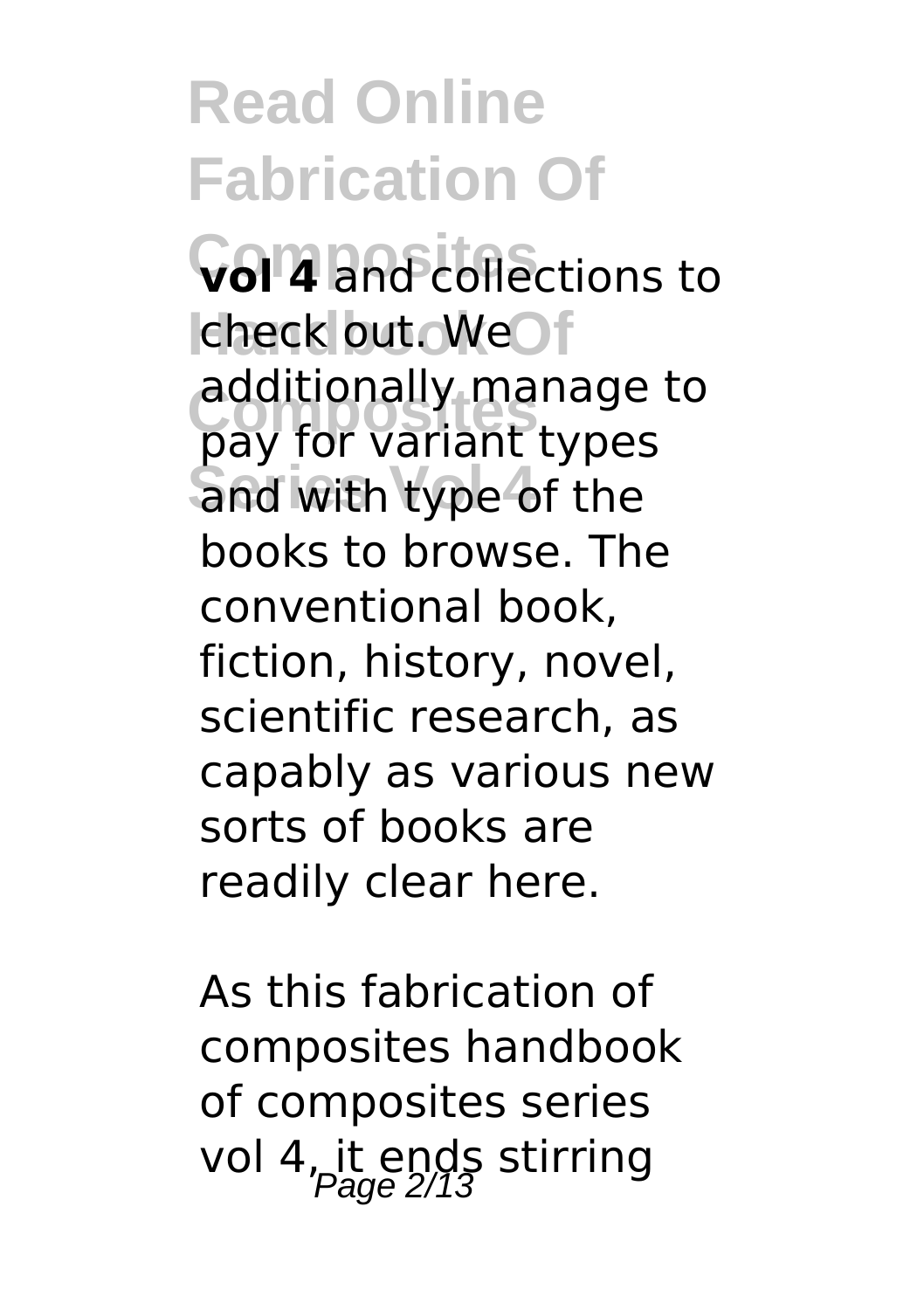**Read Online Fabrication Of mammal one of the** favored ebook f **Composites** composites handbook **Secomposites** series fabrication of vol 4 collections that we have. This is why you remain in the best website to look the unbelievable ebook to have.

Authorama is a very simple site to use. You can scroll down the list of alphabetically arranged authors on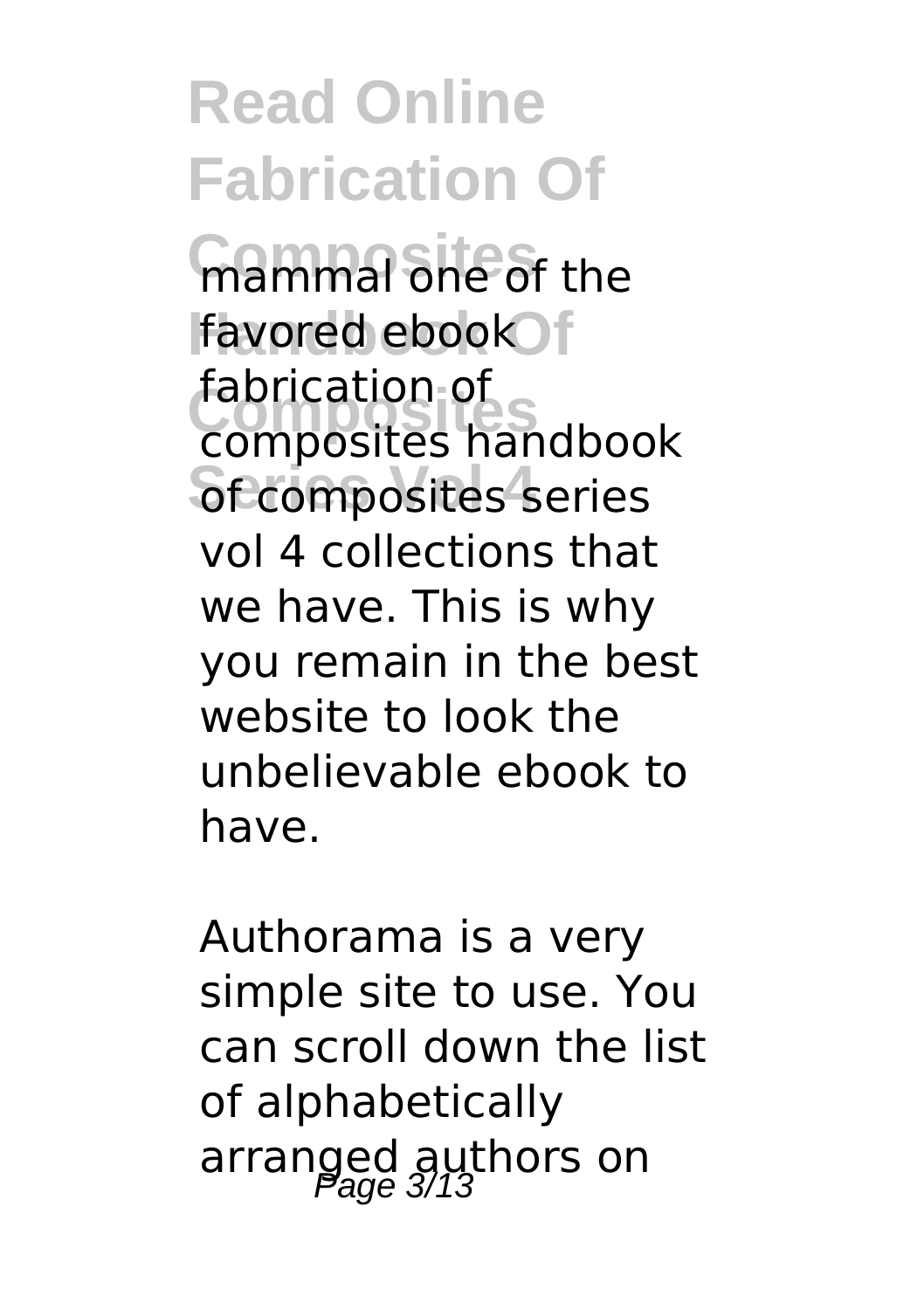the front page, or check out the list of **Composites** Latest Additions at the **Series Vol 4** top.

#### **Fabrication Of Composites Handbook Of**

Natural fibre composites benefit the environment in three ways compared to synthetic fibre composites: (1) less pollution during fabrication, (2) lower fuel consumption and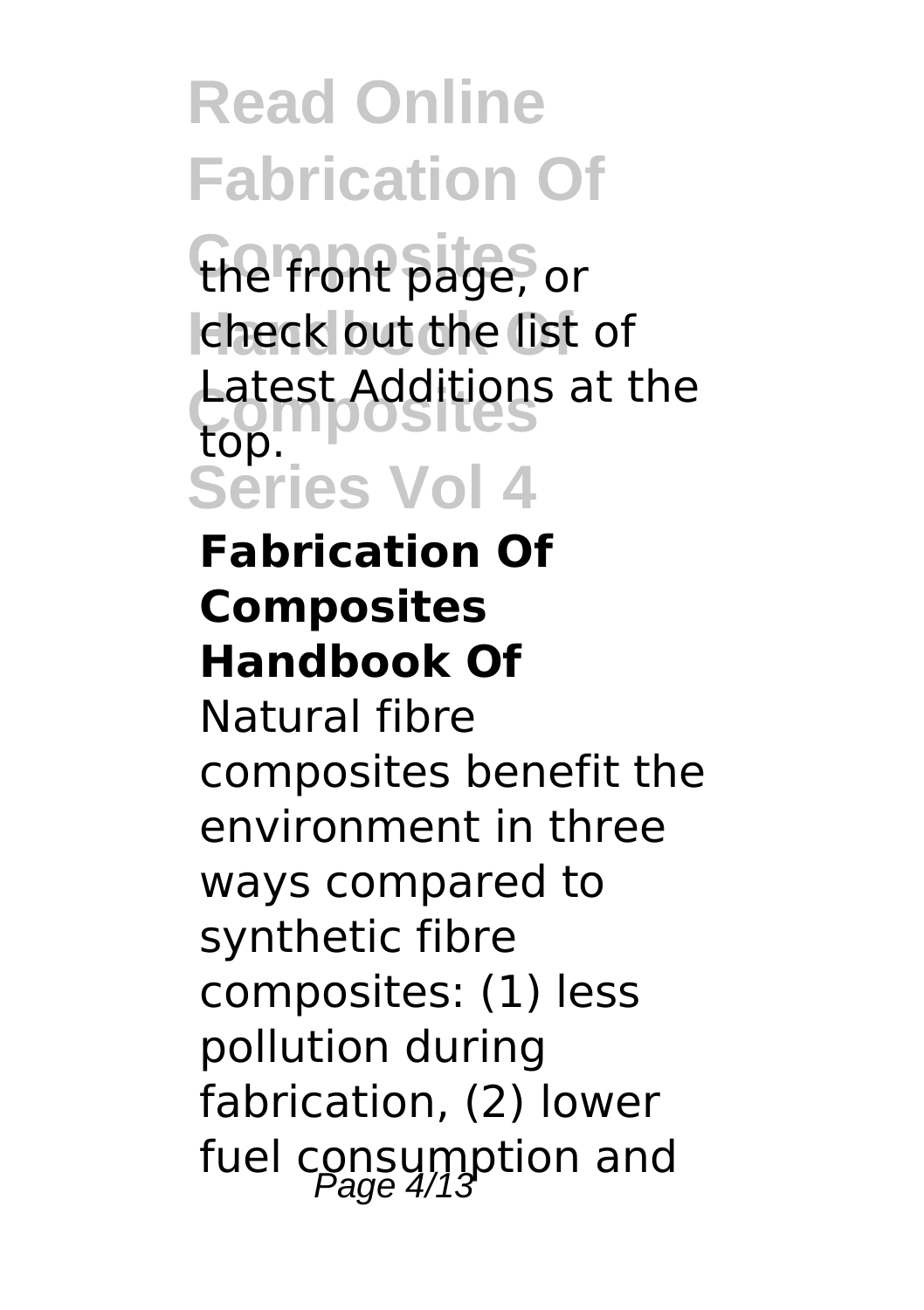**Read Online Fabrication Of**  $CO$ <sup>D</sup> emissions during transport to the **Composites** applicable) and (3) **Series Vol 4** absence or significant constructions sites (if reduction of the disposal and energyconsuming disposal efforts.

**Natural Fiber Composite - an overview | ScienceDirect Topics** Polymeric materials are used because of the ease of fabrication,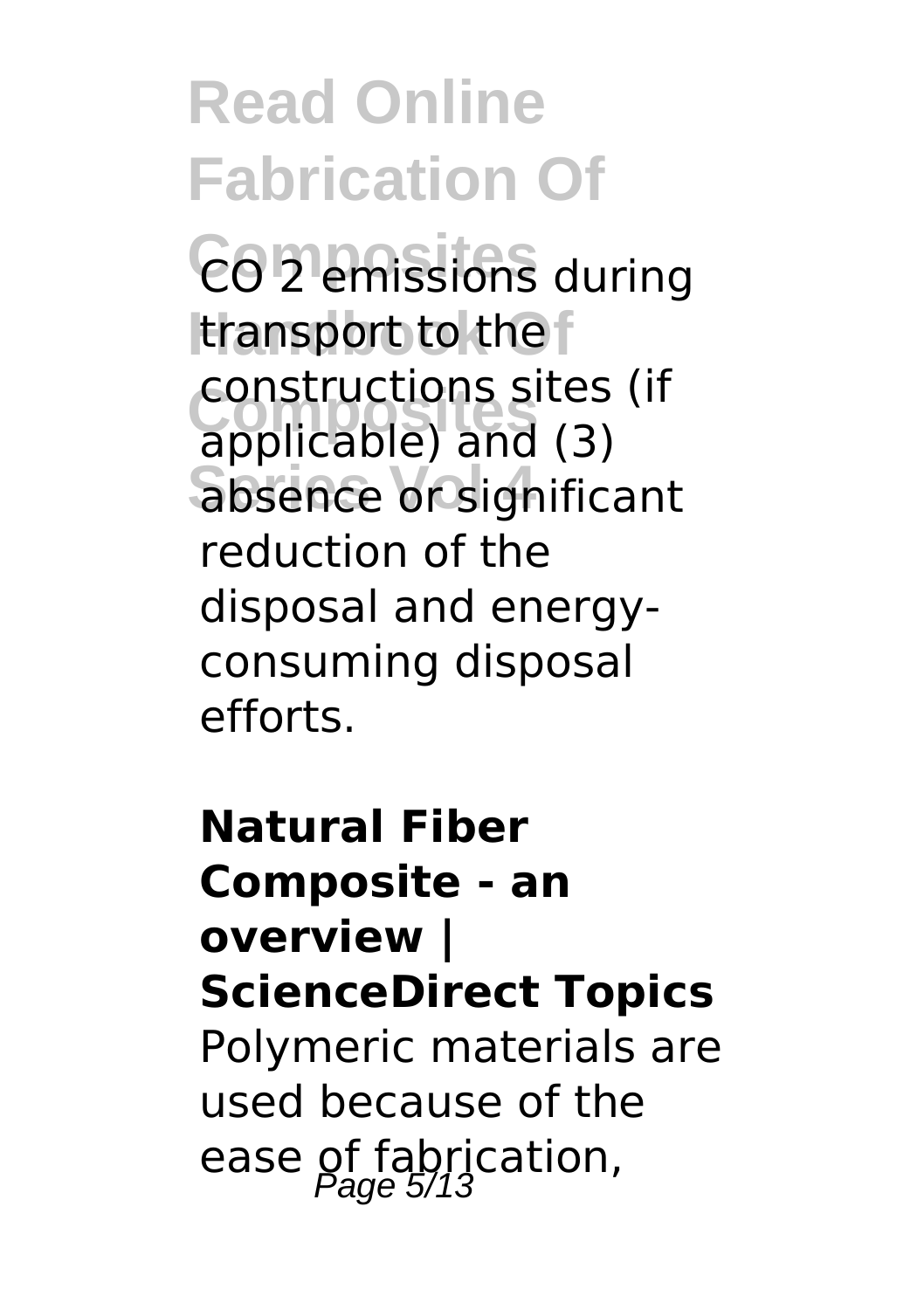flexibility, and biocompatible nature **Composites** range of mechanical, **Series Vol 4** electrical, chemical, as well as their wide and thermal behaviors when ...

### **(PDF) polymer data handbook - ResearchGate**

Steel Bridge Design Handbook (December, 2015) Engineering for Structural Stability in Bridge Construction  $(April, 2015)$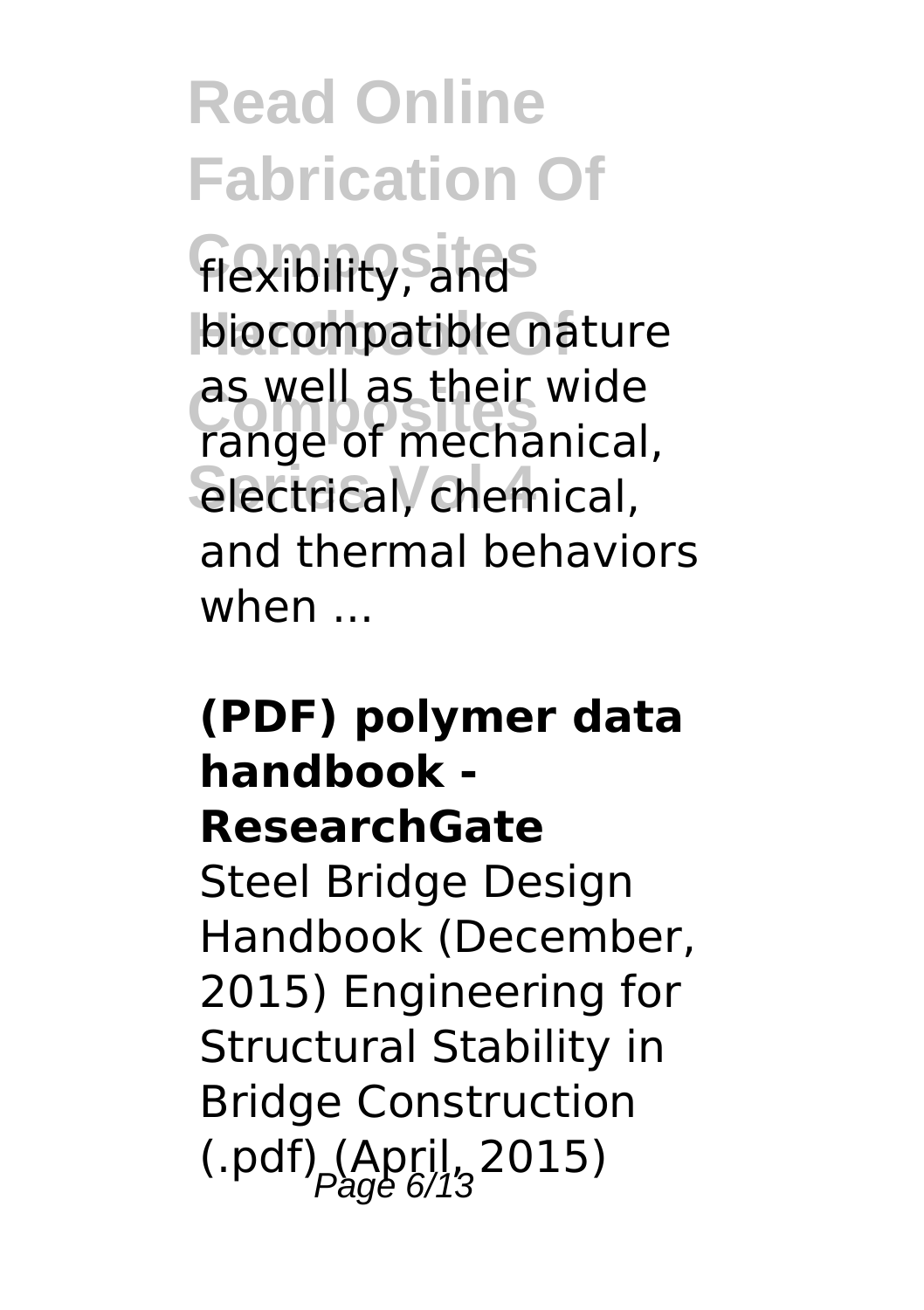**Read Online Fabrication Of Composites** Contracting and **Construction of ABC Composites** Prefabricated Bridge Elements and Systems projects with (.pdf) (June, 2013) Manual for Repair and Retrofit of Fatigue Cracks in Steel Bridges (.pdf) (March, 2013)

**Steel Bridges - Steel - Structures - Bridges & Structures - Federal ...** Advanced Composites Trelleborg Sealing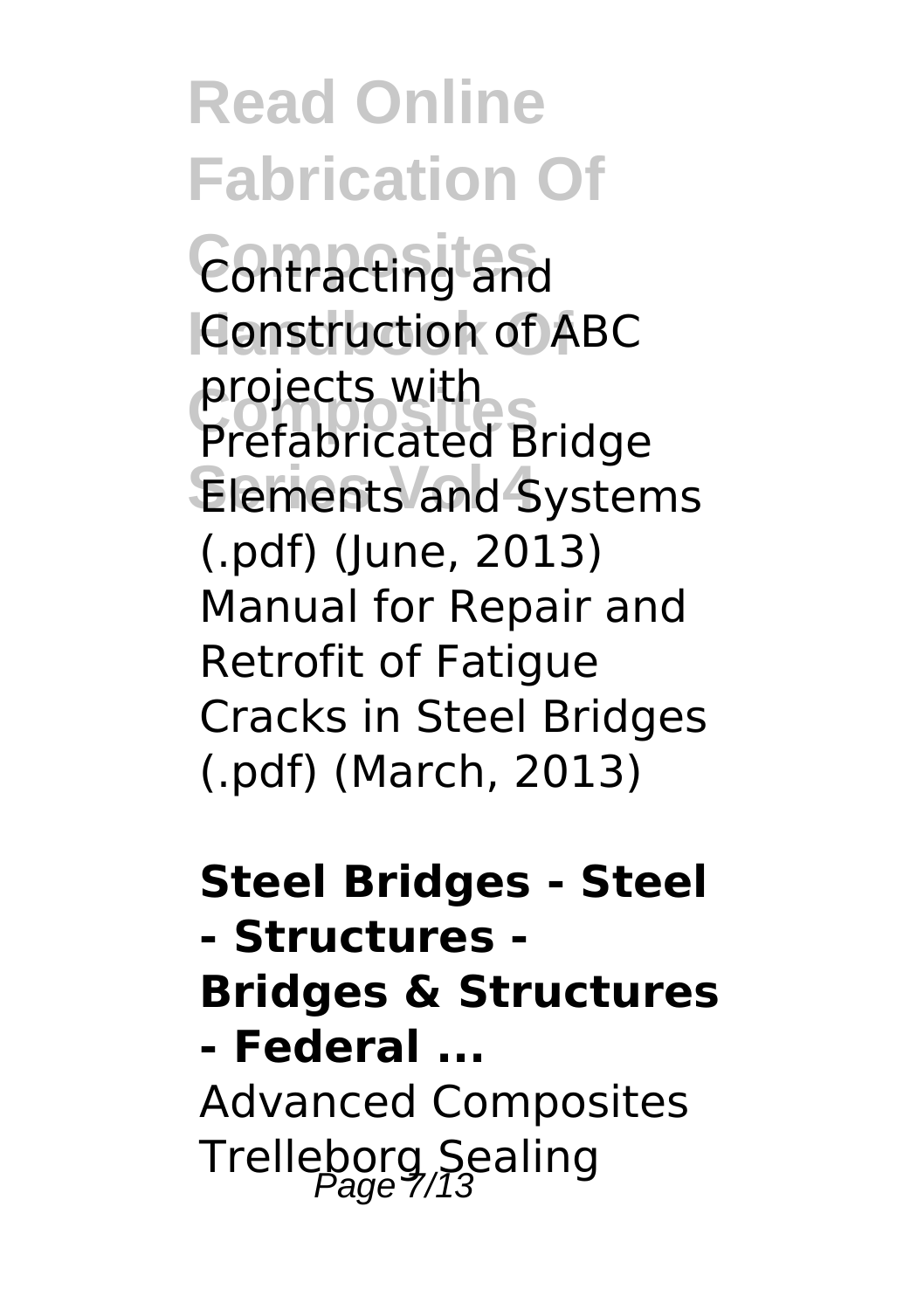Solutions is a world leader in the design and manufacture of<br>advanced composite **Sproducts and 4** and manufacture of automation equipment for composite part production. We design and manufacture composite parts to fit your needs.

**Trelleborg's Advanced Composites & Automation Equipment**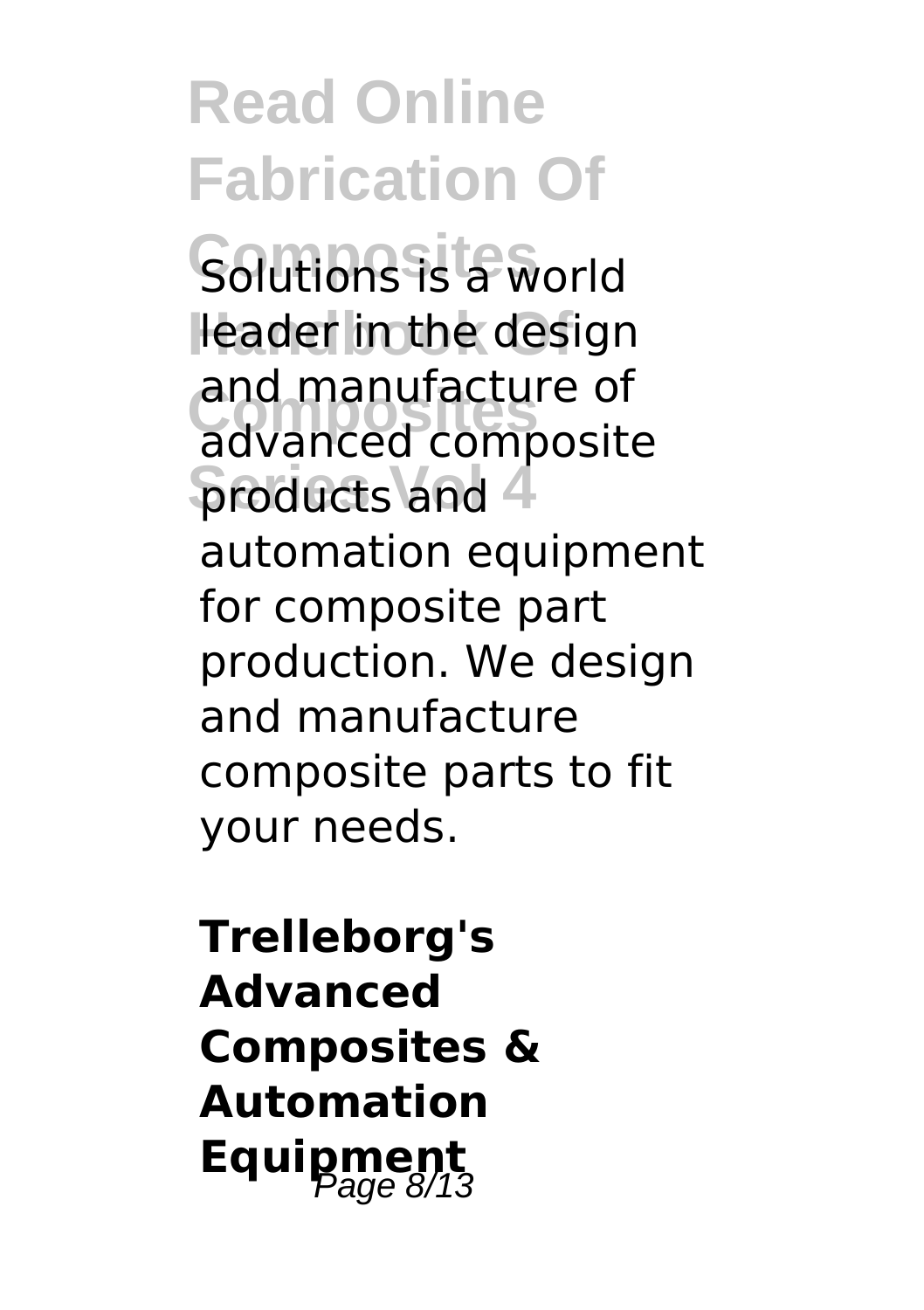**Read Online Fabrication Of** S. Devaraju, M. Alagar,  $H$ in Unsaturated **Composites** 2.9.1.6 Resin transfer **molding. Resin transfer** Polyester Resins, 2019 molding (RTM) is a closed-molding fabrication process where UPR is transferred over already-placed reinforcement fibers (glass fiber, carbon fiber, aramid fiber, and natural plant fibers such as sisal, banana, nettle, hemp, and flax)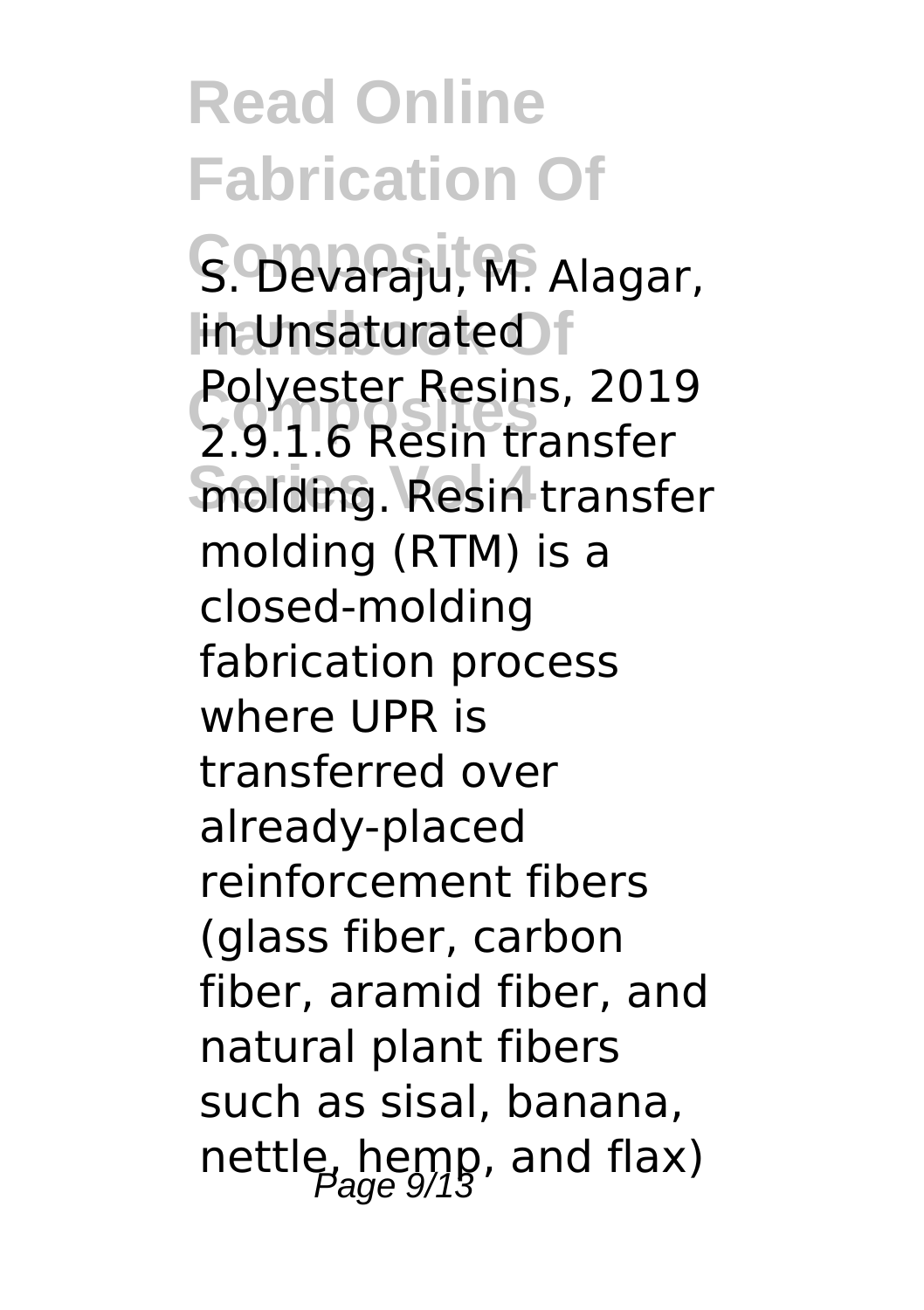**Composites** which are then placed on the surface of a **Composites** mold.

#### **Series Vol 4 Resin Transfer Molding - an overview | ScienceDirect Topics** For video tutorials on how to use the database, view the NREL U.S. Life Cycle Inventory Database Quick Help Series.. The USLCI database provides supporting

information on GitHub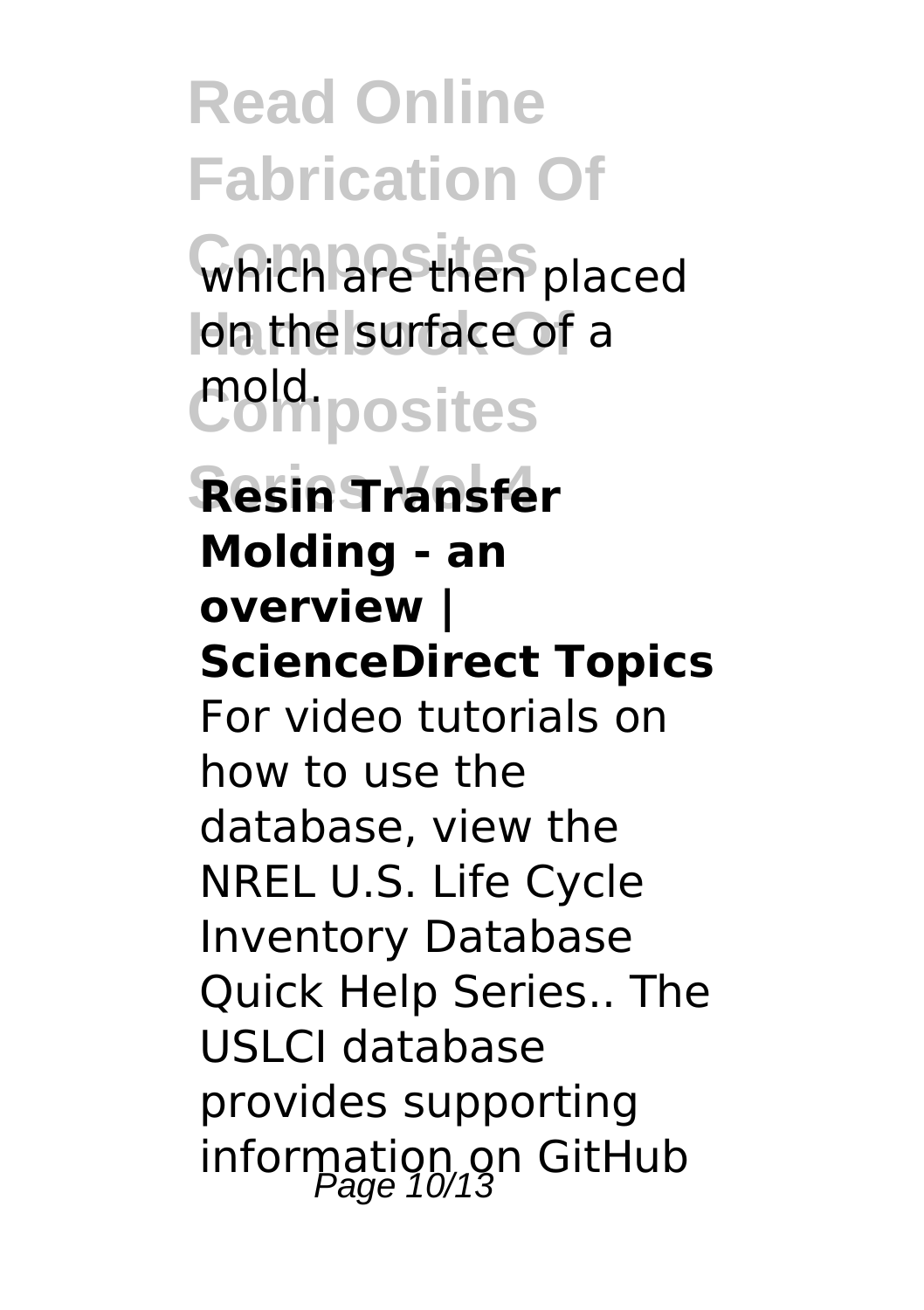**With links to many** resources related to **Composites** and end-use of the **Series Vol 4** USLCI Database, submission of data to including: . USLCI Data Submission Handbook (including metadata guidance)

### **U.S. Life Cycle Inventory Database | NREL**

La laine de verre est un matériau isolant thermique de consistance laineuse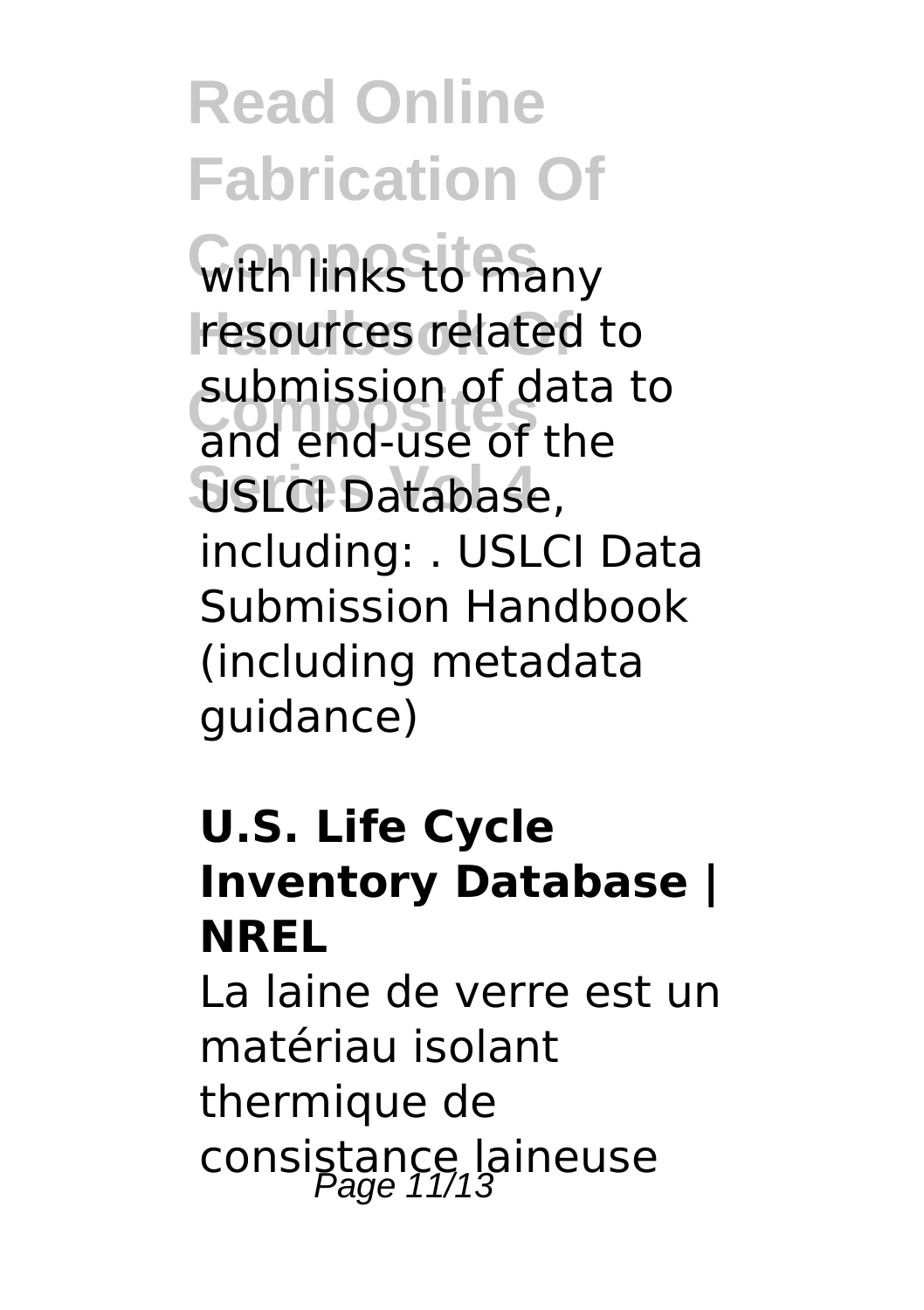**Composites** obtenu par fusion à partir de sable et de **Composites** [1].Elle a été inventée **Series Vol 4** en 1938 par Russell verre recyclé (calcin) Games Slayter pour la société Owens-Corning [2].Depuis, elle est utilisée abondamment pour l'isolation thermique, l'isolation phonique et la protection incendie de tous types de bâtiments [3